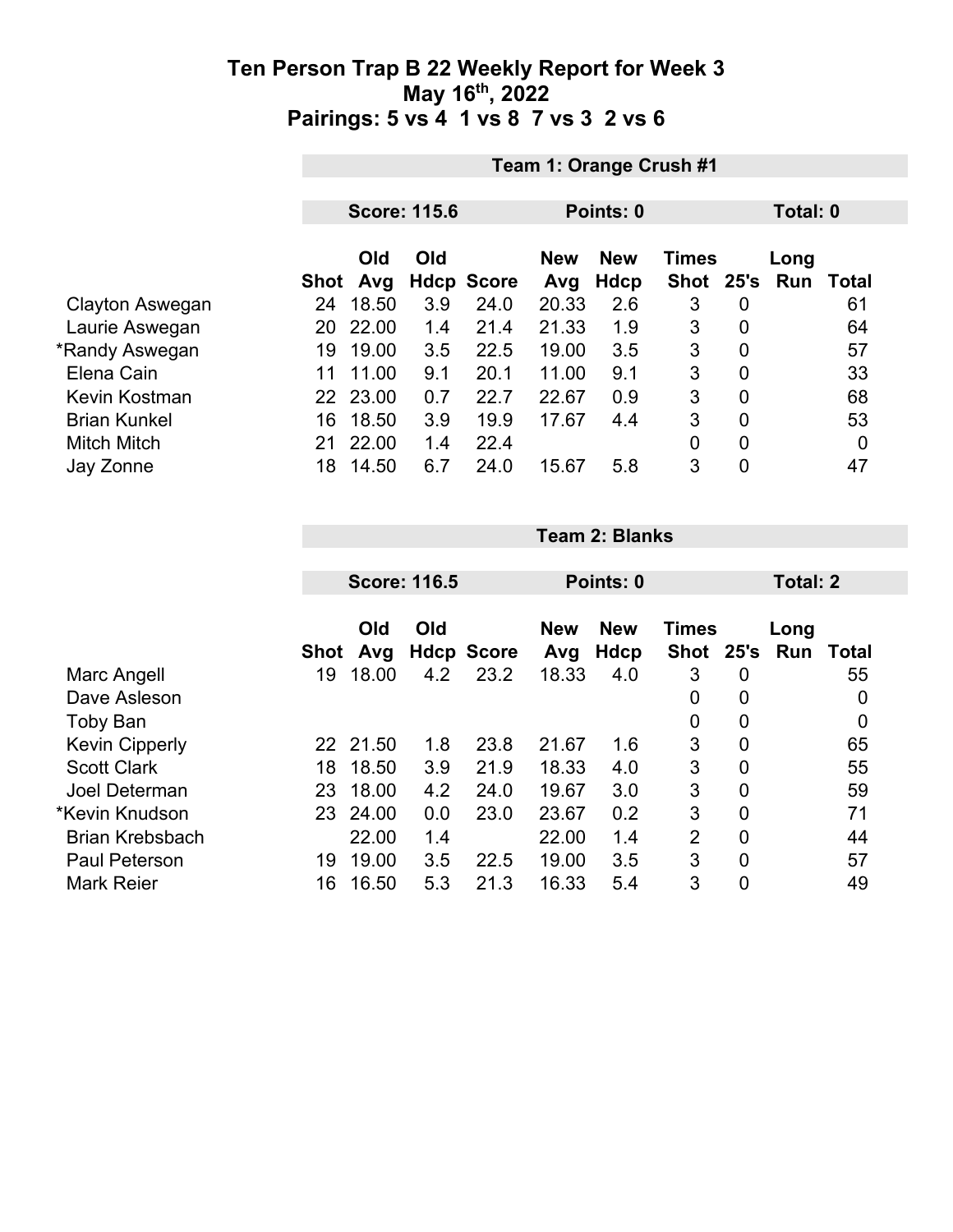|                          |      | <b>Team 3: Dead Petting Zoo</b> |     |                   |                   |                    |                           |                |                    |                 |  |  |
|--------------------------|------|---------------------------------|-----|-------------------|-------------------|--------------------|---------------------------|----------------|--------------------|-----------------|--|--|
|                          |      |                                 |     |                   |                   |                    |                           |                |                    |                 |  |  |
|                          |      | <b>Score: 117.7</b>             |     |                   |                   | Points: 0          |                           |                |                    | <b>Total: 2</b> |  |  |
|                          | Shot | Old<br>Avg                      | Old | <b>Hdcp Score</b> | <b>New</b><br>Avg | <b>New</b><br>Hdcp | <b>Times</b><br>Shot 25's |                | Long<br><b>Run</b> | <b>Total</b>    |  |  |
| <b>Justin Blonde</b>     | 21   | 21.50                           | 1.8 | 22.8              | 21.33             | 1.9                | 3                         | 0              |                    | 64              |  |  |
| <b>Brad Copeland</b>     | 18   | 20.00                           | 2.8 | 20.8              | 19.33             | 3.3                | 3                         | $\mathbf 0$    |                    | 58              |  |  |
| <b>Arlo Evans</b>        | 20   | 22.50                           | 1.1 | 21.1              | 21.67             | 1.6                | 3                         | 0              |                    | 65              |  |  |
| <b>Tim Phillips</b>      | 20   | 20.00                           | 2.8 | 22.8              | 20.00             | 2.8                | 3                         | 0              |                    | 60              |  |  |
| <b>Cayman Salitros</b>   | 18   | 19.00                           | 3.5 | 21.5              | 18.67             | 3.7                | 3                         | $\overline{0}$ |                    | 56              |  |  |
| Aj Schlee                | 19   | 18.00                           | 4.2 | 23.2              | 18.33             | 4.0                | 3                         | 0              |                    | 55              |  |  |
| *Nick Schlee             | 20   | 22.00                           | 1.4 | 21.4              | 21.33             | 1.9                | 3                         | 0              |                    | 64              |  |  |
| Dave Shwartz             | 22   | 17.50                           | 4.6 | 24.0              | 19.00             | 3.5                | 3                         | $\overline{0}$ |                    | 57              |  |  |
| <b>Chris Solitros</b>    | 24   | 22.00                           | 1.4 | 24.0              | 22.67             | 0.9                | 3                         | $\mathbf 0$    |                    | 68              |  |  |
| <b>Randy Windsperger</b> |      | 23 23.00                        | 0.7 | 23.7              | 23.00             | 0.7                | 3                         | 0              |                    | 69              |  |  |

|                        |      |            | <b>Score: 119.8</b> |                   |                   | Points: 2          |                      |                | Total: 6    |       |
|------------------------|------|------------|---------------------|-------------------|-------------------|--------------------|----------------------|----------------|-------------|-------|
|                        | Shot | Old<br>Avg | Old                 | <b>Hdcp Score</b> | <b>New</b><br>Avg | <b>New</b><br>Hdcp | Times<br><b>Shot</b> | 25's           | Long<br>Run | Total |
| <b>Bill Bill</b>       | 22   | 20.00      | 2.8                 | 24.0              | 20.67             | 2.3                | 3                    | 0              |             | 62    |
| Ray Dalpiaz            | 22   | 16.00      | 5.6                 | 24.0              | 18.00             | 4.2                | 3                    | 0              |             | 54    |
| Darrin Darrin          |      | 22 21.50   | 1.8                 | 23.8              | 21.67             | 1.6                | 3                    | $\mathbf 0$    |             | 65    |
| <b>Dominic Dominic</b> | 23   | 23.00      | 0.7                 | 23.7              | 23.00             | 0.7                | 3                    | 1              |             | 69    |
| Randee Hom             | 20   | 19.50      | 3.2                 | 23.2              | 19.67             | 3.0                | 3                    | $\overline{0}$ |             | 59    |
| <b>Ryan Kuduk</b>      | 24   | 22.50      | 1.1                 | 24.0              | 23.00             | 0.7                | 3                    | 0              |             | 69    |
| <b>Nicholas Parker</b> | 23   | 23.50      | 0.4                 | 23.4              | 23.33             | 0.5                | 3                    | 1              |             | 70    |
| <b>Garrett Smith</b>   | 24   | 21.50      | 1.8                 | 24.0              | 22.33             | 1.2                | 3                    | $\overline{0}$ |             | 67    |
| *Tim Smith             |      | 22 24.50   | 0.0                 | 22.0              | 23.67             | 0.2                | 3                    | 1              |             | 71    |
| <b>Tracee Swanson</b>  | 21   | 20.50      | 2.5                 | 23.5              | 20.67             | 2.3                | 3                    | 0              |             | 62    |

**Team 4: Tequila Gunrise**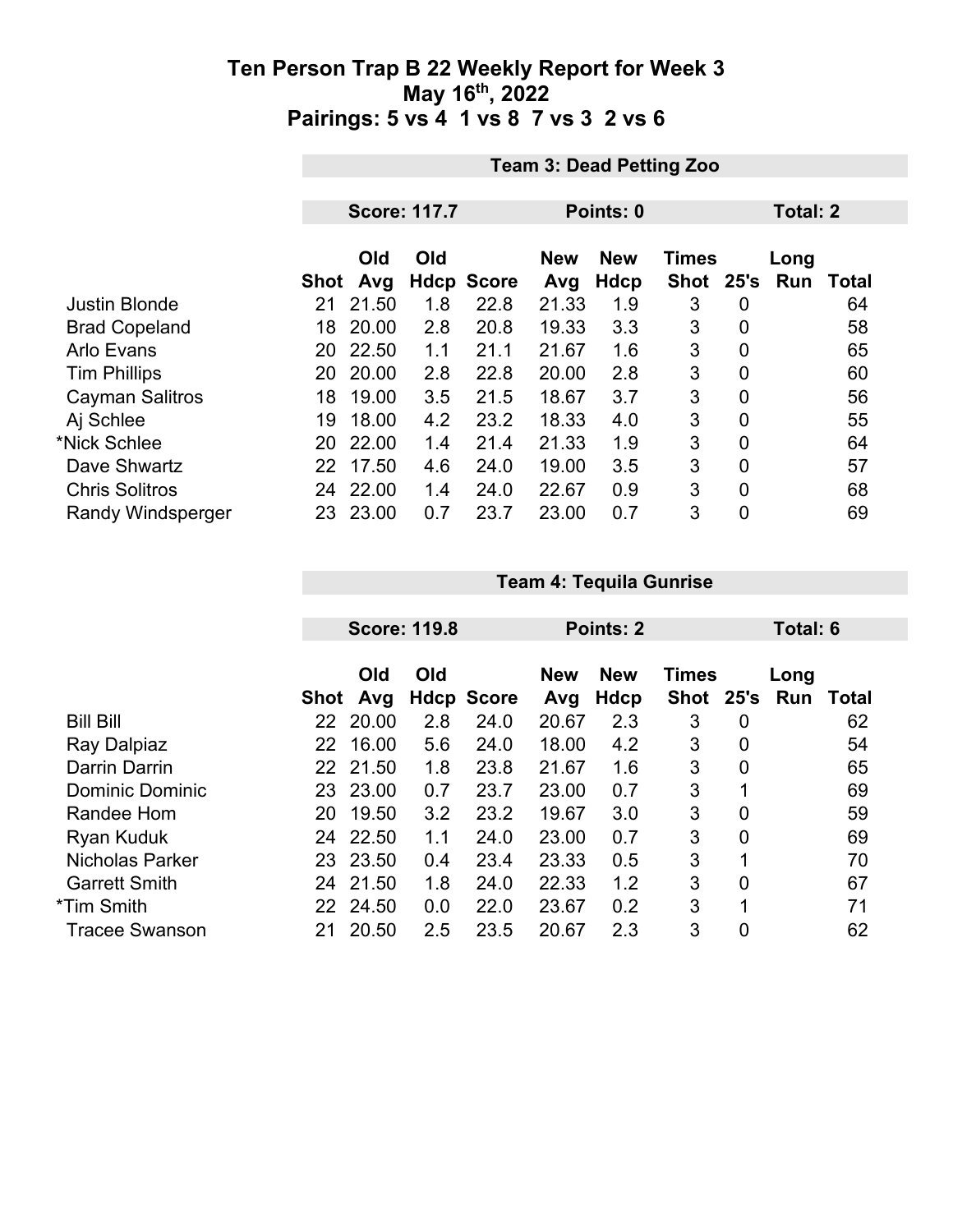|                         | <b>Team 5: Mud Ducks</b> |            |                     |                   |            |            |       |                |                     |    |  |
|-------------------------|--------------------------|------------|---------------------|-------------------|------------|------------|-------|----------------|---------------------|----|--|
|                         |                          |            | <b>Score: 115.3</b> |                   |            | Points: 0  |       | Total: 4       |                     |    |  |
|                         |                          | <b>Old</b> | Old                 |                   | <b>New</b> | <b>New</b> | Times |                | Long                |    |  |
|                         | Shot                     | Avg        |                     | <b>Hdcp Score</b> | Avg        | Hdcp       |       |                | Shot 25's Run Total |    |  |
| *Mark Benson            | 21                       | 25.00      | 0.0                 | 21.0              | 23.67      | 0.2        | 3     | 2              |                     | 71 |  |
| Stephanie Benson        | 21                       | 22.00      | 1.4                 | 22.4              | 21.67      | 1.6        | 3     | 0              |                     | 65 |  |
| Darrell Hanson          |                          | 23 21.50   | 1.8                 | 24.0              | 22.00      | 1.4        | 3     | $\overline{0}$ |                     | 66 |  |
| Don Oswald              |                          | 22 21.00   | 2.1                 | 24.0              | 21.33      | 1.9        | 3     | $\overline{0}$ |                     | 64 |  |
| <b>Raymond Schwartz</b> | 20                       | 21.00      | 2.1                 | 22.1              | 20.67      | 2.3        | 3     | 0              |                     | 62 |  |
| <b>Walt Stolarzyk</b>   | 20                       | 20.00      | 2.8                 | 22.8              | 20.00      | 2.8        | 3     | 0              |                     | 60 |  |

|                      |      | <b>Team 6: Marsh Rats</b> |                     |                   |                                          |             |                |                |          |       |  |  |
|----------------------|------|---------------------------|---------------------|-------------------|------------------------------------------|-------------|----------------|----------------|----------|-------|--|--|
|                      |      |                           |                     |                   |                                          |             |                |                |          |       |  |  |
|                      |      |                           | <b>Score: 117.1</b> |                   | <b>Points: 2</b>                         |             |                |                | Total: 4 |       |  |  |
|                      |      | Old<br>Old                |                     |                   | <b>New</b><br><b>Times</b><br><b>New</b> |             |                | Long           |          |       |  |  |
|                      | Shot | Avg                       |                     | <b>Hdcp Score</b> | Avg                                      | <b>Hdcp</b> | Shot 25's      |                | Run      | Total |  |  |
| <b>Adrian Adrian</b> | 22   | 17.50                     | 4.6                 | 24.0              | 19.00                                    | 3.5         | 3              | $\mathbf 0$    |          | 57    |  |  |
| <b>Ashton Ashton</b> |      | 22 21.00                  | 2.1                 | 24.0              | 21.33                                    | 1.9         | 3              | $\mathbf 0$    |          | 64    |  |  |
| <b>Clint Clint</b>   |      | 17.00                     | 4.9                 |                   | 17.00                                    | 4.9         | $\overline{2}$ | $\mathbf 0$    |          | 34    |  |  |
| Dale Dale            | 20   | 16.50                     | 5.3                 | 24.0              | 17.67                                    | 4.4         | 3              | $\mathbf 0$    |          | 53    |  |  |
| <b>Steve March</b>   |      | 20.50                     | 2.5                 |                   | 20.50                                    | 2.5         | $\overline{2}$ | $\overline{0}$ |          | 41    |  |  |
| *Pete Marsh          | 20   | 22.50                     | 1.1                 | 21.1              | 21.67                                    | 1.6         | 3              | $\mathbf 0$    |          | 65    |  |  |
| Mesach Mesach        | 11   | 17.00                     | 4.9                 | 15.9              | 15.00                                    | 6.3         | 3              | $\overline{0}$ |          | 45    |  |  |
| <b>Nick Nick</b>     | 24   | 24.50                     | 0.0                 | 24.0              | 24.33                                    | 0.0         | 3              | 1              |          | 73    |  |  |
| <b>Sherry Sherry</b> | 10   | 11.00                     | 9.1                 | 19.1              | 10.67                                    | 9.3         | 3              | 0              |          | 32    |  |  |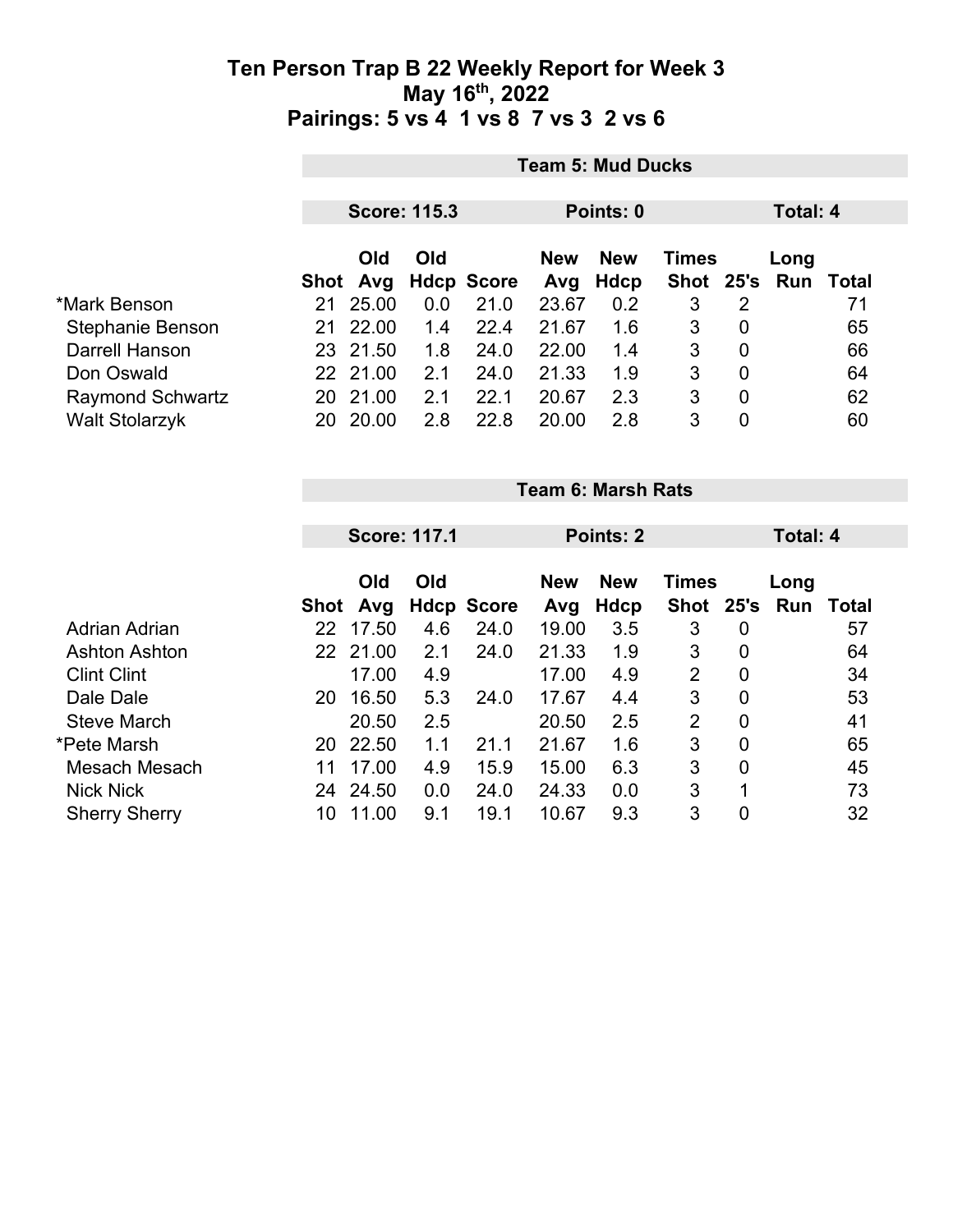| <b>Team 7: TSI Plastics</b> |                   |                                                               |                     |                                                               |                    |                                       |                                            |                              |                                                    |  |
|-----------------------------|-------------------|---------------------------------------------------------------|---------------------|---------------------------------------------------------------|--------------------|---------------------------------------|--------------------------------------------|------------------------------|----------------------------------------------------|--|
|                             |                   |                                                               |                     |                                                               |                    |                                       |                                            | Total: 2                     |                                                    |  |
|                             | Old               | Old                                                           |                     | <b>New</b>                                                    | <b>New</b>         |                                       |                                            | Long                         | Total                                              |  |
| 19                          | 19.00             | 3.5                                                           | 22.5                |                                                               | 3.5                |                                       | 0                                          |                              | 57                                                 |  |
| 19                          |                   | 2.8                                                           | 21.8                | 19.67                                                         | 3.0                | 3                                     | 0                                          |                              | 59                                                 |  |
|                             |                   | 0.7                                                           | 23.7                | 23.00                                                         | 0.7                | 3                                     | $\overline{0}$                             |                              | 69                                                 |  |
| 21                          | 19.00             | 3.5                                                           | 24.0                | 19.67                                                         | 3.0                | 3                                     | $\overline{0}$                             |                              | 59                                                 |  |
| 17                          |                   | 6.7                                                           | 23.7                | 15.33                                                         | 6.1                | $\sqrt{3}$                            | 0                                          |                              | 46                                                 |  |
|                             |                   | 0.0                                                           | 25.0                | 24.33                                                         | 0.0                | 3                                     | $\overline{2}$                             | 25                           | 73                                                 |  |
|                             |                   |                                                               |                     |                                                               |                    |                                       |                                            |                              |                                                    |  |
|                             |                   |                                                               |                     |                                                               |                    |                                       |                                            |                              |                                                    |  |
|                             | <b>Old</b><br>Avg | Old                                                           |                     | <b>New</b><br>Avg                                             | <b>New</b><br>Hdcp | $\overline{0}$                        | $\mathbf 0$                                | Long                         | $\overline{0}$                                     |  |
|                             |                   | Avg<br>Shot<br>20.00<br>23 23.00<br>14.50<br>25 24.00<br>Shot | <b>Score: 117.1</b> | <b>Score: 118.9</b><br><b>Hdcp Score</b><br><b>Hdcp Score</b> | Avg<br>19.00       | Points: 2<br><b>Hdcp</b><br>Points: 2 | <b>Shot</b><br>3<br>Team 8: League average | <b>Times</b><br><b>Times</b> | 25's Run<br><b>Total: 4</b><br>Shot 25's Run Total |  |

Super Shooters: Ryan McCready 25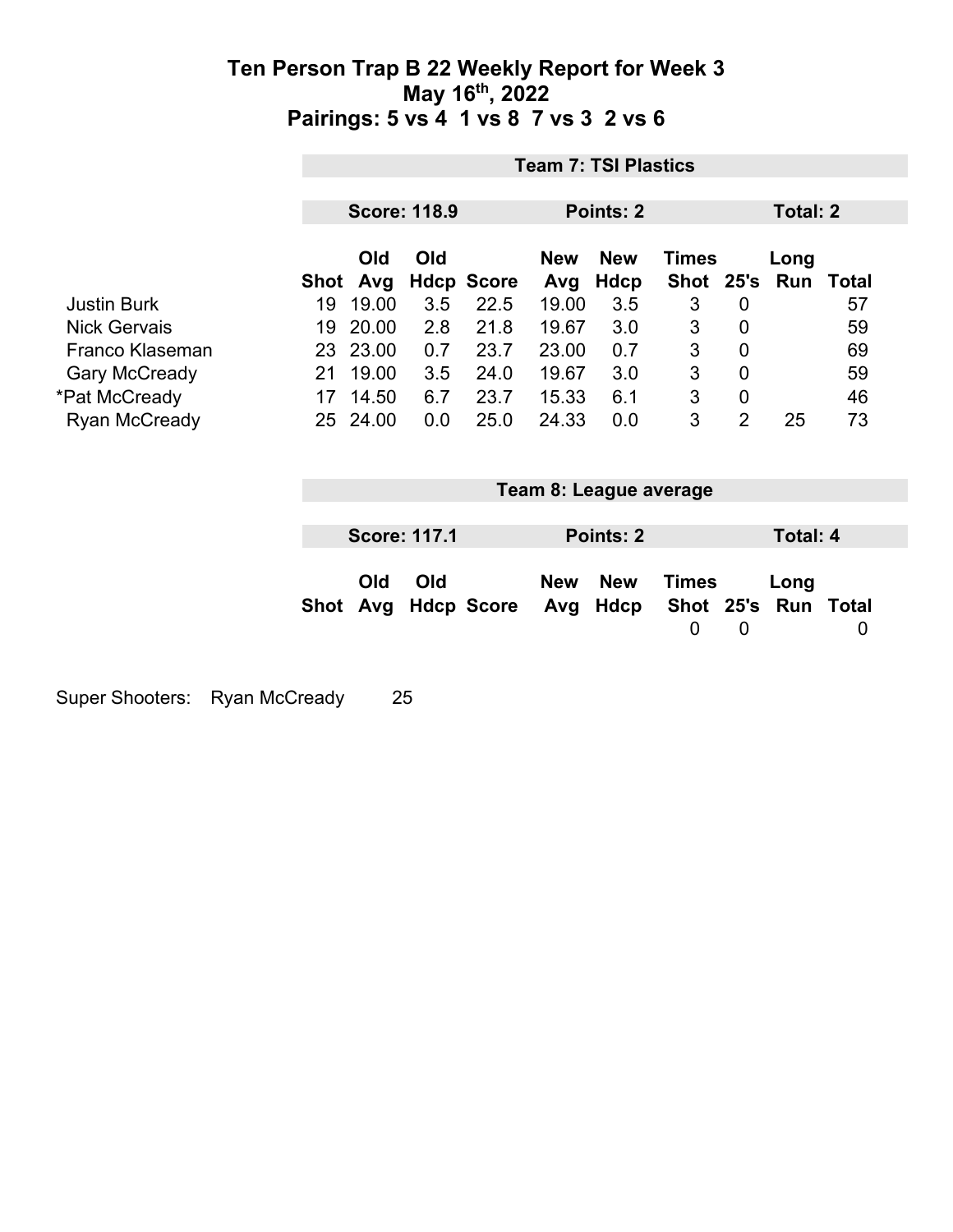# **Ten Person Trap B 22 Team Standings through week 3**

| <b>Tequila Gunrise</b>                                                       | 6.0 |
|------------------------------------------------------------------------------|-----|
| League average                                                               | 4.0 |
| <b>Marsh Rats</b>                                                            | 4.0 |
| <b>Mud Ducks</b>                                                             | 4.0 |
| <b>TSI Plastics</b>                                                          | 2.0 |
| <b>Dead Petting Zoo</b>                                                      | 0.0 |
| <b>Blanks</b>                                                                | 2.0 |
| <b>Orange Crush #1</b>                                                       | 2.0 |
| Team 4<br>Team 8<br>Team 6<br>Team 5<br>Team 7<br>Team 3<br>Team 2<br>Team 1 |     |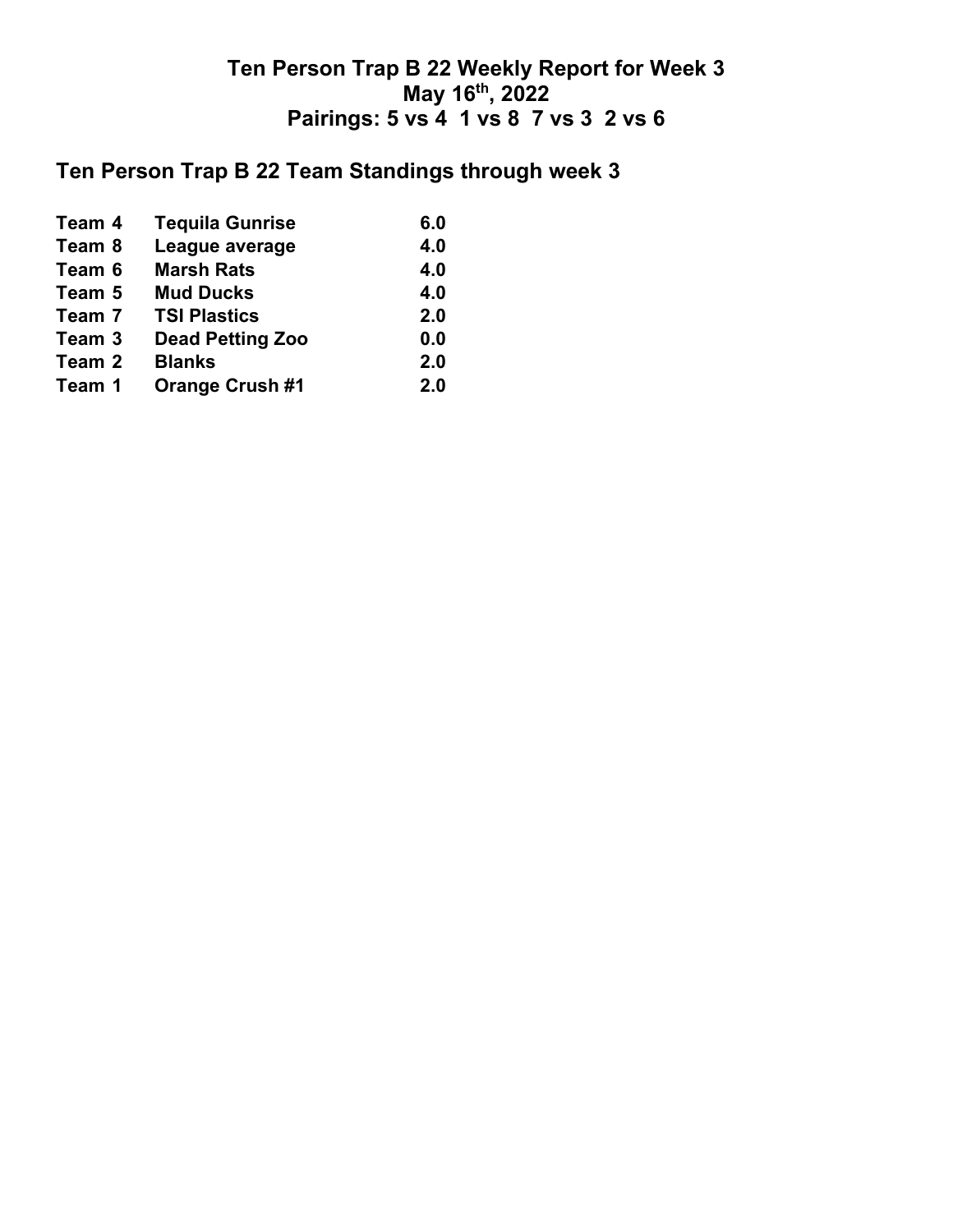## **Ten Person Trap B 22 Total Target Leaders Through Week 3**

| Shooter                 | Total | Avg   | <b>Rounds Straights Team</b> |                |                        |
|-------------------------|-------|-------|------------------------------|----------------|------------------------|
| <b>Nick Nick</b>        | 73    | 24.33 | 3                            | 1              | <b>Marsh Rats</b>      |
| <b>Ryan McCready</b>    | 73    | 24.33 | 3                            | $\overline{2}$ | <b>TSI Plastics</b>    |
| <b>Kevin Knudson</b>    | 71    | 23.67 | 3                            | 0              | <b>Blanks</b>          |
| <b>Mark Benson</b>      | 71    | 23.67 | 3                            | $\overline{2}$ | <b>Mud Ducks</b>       |
| <b>Tim Smith</b>        | 71    | 23.67 | 3                            | 1              | <b>Tequila Gunrise</b> |
| <b>Nicholas Parker</b>  | 70    | 23.33 | 3                            | 1              | <b>Tequila Gunrise</b> |
| <b>Dominic Dominic</b>  | 69    | 23.00 | 3                            | 1              | <b>Tequila Gunrise</b> |
| <b>Franco Klaseman</b>  | 69    | 23.00 | 3                            | 0              | <b>TSI Plastics</b>    |
| Ryan Kuduk              | 69    | 23.00 | 3                            | 0              | <b>Tequila Gunrise</b> |
| Randy Windsperger       | 69    | 23.00 | 3                            | 0              | Dead Petting Zoo       |
| Kevin Kostman           | 68    | 22.67 | 3                            | 0              | Orange Crush #1        |
| <b>Chris Solitros</b>   | 68    | 22.67 | 3                            | 0              | Dead Petting Zoo       |
| <b>Garrett Smith</b>    | 67    | 22.33 | 3                            | 0              | <b>Tequila Gunrise</b> |
| <b>Darrell Hanson</b>   | 66    | 22.00 | 3                            | 0              | <b>Mud Ducks</b>       |
| <b>Stephanie Benson</b> | 65    | 21.67 | 3                            | 0              | <b>Mud Ducks</b>       |
| <b>Arlo Evans</b>       | 65    | 21.67 | 3                            | 0              | Dead Petting Zoo       |
| Pete Marsh              | 65    | 21.67 | 3                            | 0              | <b>Marsh Rats</b>      |
| <b>Darrin Darrin</b>    | 65    | 21.67 | 3                            | 0              | <b>Tequila Gunrise</b> |
| <b>Kevin Cipperly</b>   | 65    | 21.67 | 3                            | 0              | <b>Blanks</b>          |
| <b>Justin Blonde</b>    | 64    | 21.33 | 3                            | 0              | Dead Petting Zoo       |
| <b>Nick Schlee</b>      | 64    | 21.33 | 3                            | 0              | Dead Petting Zoo       |
| Don Oswald              | 64    | 21.33 | 3                            | 0              | <b>Mud Ducks</b>       |
| Laurie Aswegan          | 64    | 21.33 | 3                            | 0              | Orange Crush #1        |
| <b>Ashton Ashton</b>    | 64    | 21.33 | 3                            | 0              | <b>Marsh Rats</b>      |
| <b>Raymond Schwartz</b> | 62    | 20.67 | 3                            | 0              | <b>Mud Ducks</b>       |
| <b>Tracee Swanson</b>   | 62    | 20.67 | 3                            | 0              | <b>Tequila Gunrise</b> |
| <b>Bill Bill</b>        | 62    | 20.67 | 3                            | 0              | Tequila Gunrise        |
| <b>Clayton Aswegan</b>  | 61    | 20.33 | 3                            | $\overline{0}$ | Orange Crush #1        |
| <b>Tim Phillips</b>     | 60    | 20.00 | 3                            | 0              | Dead Petting Zoo       |
| <b>Walt Stolarzyk</b>   | 60    | 20.00 | 3                            | 0              | <b>Mud Ducks</b>       |
| <b>Joel Determan</b>    | 59    | 19.67 | 3                            | 0              | <b>Blanks</b>          |
| <b>Gary McCready</b>    | 59    | 19.67 | 3                            | 0              | <b>TSI Plastics</b>    |
| <b>Nick Gervais</b>     | 59    | 19.67 | 3                            | 0              | <b>TSI Plastics</b>    |
| <b>Randee Hom</b>       | 59    | 19.67 | 3                            | 0              | <b>Tequila Gunrise</b> |
| <b>Brad Copeland</b>    | 58    | 19.33 | 3                            | 0              | Dead Petting Zoo       |
| Dave Shwartz            | 57    | 19.00 | 3                            | 0              | Dead Petting Zoo       |
| Randy Aswegan           | 57    | 19.00 | 3                            | 0              | Orange Crush #1        |
| Paul Peterson           | 57    | 19.00 | 3                            | 0              | <b>Blanks</b>          |